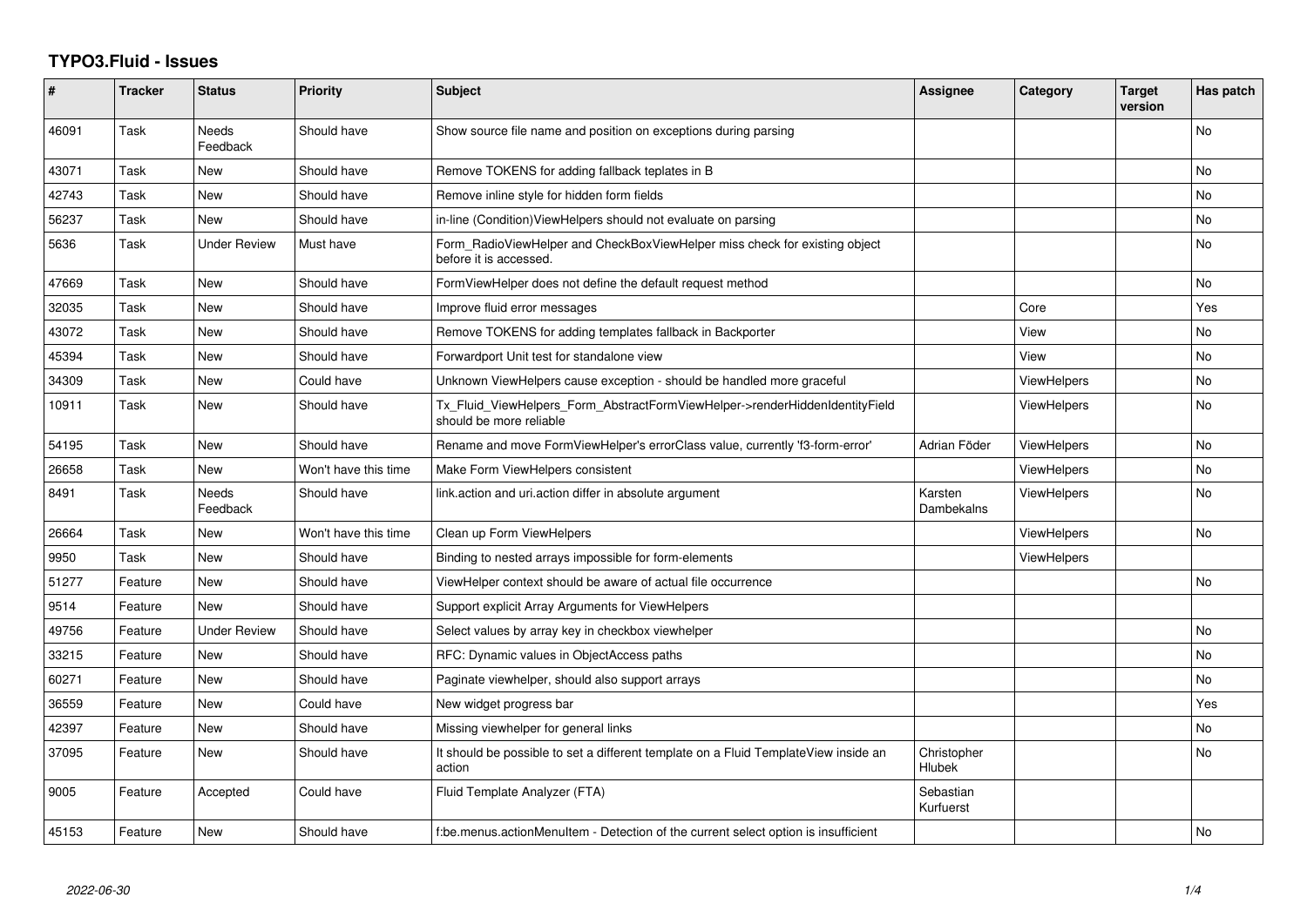| $\sharp$ | <b>Tracker</b> | <b>Status</b>            | <b>Priority</b> | Subject                                                                       | <b>Assignee</b>        | Category    | <b>Target</b><br>version | Has patch |
|----------|----------------|--------------------------|-----------------|-------------------------------------------------------------------------------|------------------------|-------------|--------------------------|-----------|
| 45345    | Feature        | Needs<br>Feedback        | Should have     | Easy to use comments for fluid that won't show in output                      |                        |             |                          |           |
| 52640    | Feature        | <b>Under Review</b>      | Should have     | Create an UnlessViewHelper as opposite to the IfViewHelper                    | Marc Neuhaus           |             |                          | No        |
| 38130    | Feature        | New                      | Should have     | Checkboxes and multiple select fields should have an assignable default value |                        |             |                          | No        |
| 3291     | Feature        | Needs<br>Feedback        | Should have     | Cacheable viewhelpers                                                         |                        |             |                          | No        |
| 46545    | Feature        | New                      | Should have     | Better support for arrays in options of SelectViewHelper                      |                        |             |                          | No        |
| 48355    | Feature        | New                      | Could have      | Assign output of viewhelper to template variable for further processing.      |                        |             |                          |           |
| 40081    | Feature        | New                      | Should have     | Allow assigned variables as keys in arrays                                    |                        |             |                          | No        |
| 30555    | Feature        | New                      | Could have      | Make TagBuilder more extensible                                               |                        | Core        |                          | No        |
| 33394    | Feature        | <b>Needs</b><br>Feedback | Should have     | Logical expression parser for BooleanNode                                     | <b>Tobias Liebig</b>   | Core        |                          | No        |
| 4704     | Feature        | New                      | Should have     | Improve parsing exception messages                                            |                        | Core        |                          |           |
| 10472    | Feature        | <b>New</b>               | Could have      | Fluid Standalone distribution                                                 |                        | Core        |                          | <b>No</b> |
| 62346    | Feature        | New                      | Could have      | f:comment should have high precende                                           |                        | Core        | 3.x                      | No        |
| 1907     | Feature        | New                      | Could have      | Default values for view helpers based on context                              |                        | Core        |                          |           |
| 7608     | Feature        | New                      | Could have      | Configurable shorthand/object accessor delimiters                             |                        | Core        |                          | Yes       |
| 46257    | Feature        | <b>Under Review</b>      | Should have     | Add escape sequence support for Fluid                                         |                        | Core        |                          | No        |
| 8989     | Feature        | Needs<br>Feedback        | Could have      | Search path for fluid template files                                          |                        | View        |                          | No        |
| 60181    | Feature        | New                      | Could have      | Caching mechanism for Fluid Views/Templates                                   |                        | View        |                          | No        |
| 39936    | Feature        | New                      | Should have     | registerTagAttribute should handle default values                             |                        | ViewHelpers |                          | No        |
| 5933     | Feature        | Accepted                 | Should have     | Optional section rendering                                                    | Sebastian<br>Kurfuerst | ViewHelpers |                          | No        |
| 51100    | Feature        | New                      | Must have       | Links with absolute URI should have the option of URI Scheme                  |                        | ViewHelpers |                          | No        |
| 3725     | Feature        | New                      | Could have      | CSS Engine                                                                    | Christian Müller       | ViewHelpers |                          | No        |
| 36410    | Feature        | <b>New</b>               | Should have     | Allow templates to send arguments back to layout                              |                        | ViewHelpers |                          | No        |
| 43346    | Feature        | <b>Under Review</b>      | Should have     | Allow property mapping configuration via template                             | Karsten<br>Dambekalns  | ViewHelpers | 2.1                      | No        |
| 60003    | Feature        | New                      | Should have     | Add required-Attribute to f:form.password                                     |                        | ViewHelpers |                          | No        |
| 31955    | Feature        | New                      | Should have     | f:uri.widget                                                                  |                        | Widgets     |                          | No        |
| 50888    | Bug            | <b>Under Review</b>      | Should have     | WSOD by changing name of section and if Fluid caches are generated            |                        |             |                          | No        |
| 52419    | <b>Bug</b>     | New                      | Should have     | Wrong PHPDocs notation for default value inline f:translate viewhelper        |                        |             | 2.0                      | No        |
| 47006    | <b>Bug</b>     | <b>Under Review</b>      | Should have     | widget identifier are not unique                                              |                        |             |                          | No        |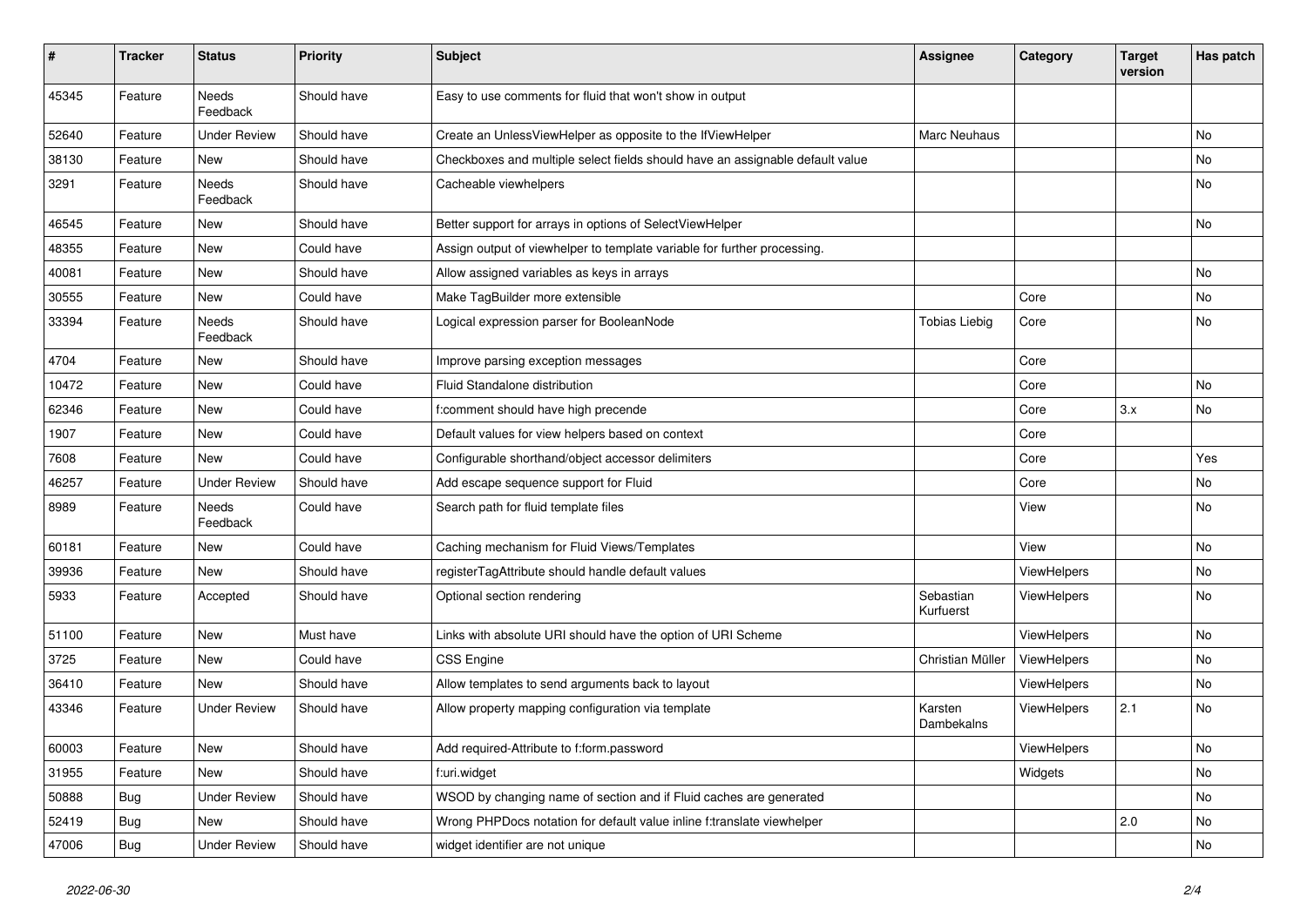| #     | <b>Tracker</b> | <b>Status</b>       | <b>Priority</b> | <b>Subject</b>                                                                                              | <b>Assignee</b>        | Category    | <b>Target</b><br>version | Has patch |
|-------|----------------|---------------------|-----------------|-------------------------------------------------------------------------------------------------------------|------------------------|-------------|--------------------------|-----------|
| 52591 | Bug            | New                 | Should have     | The Pagination Widget broken for joined objects                                                             |                        |             |                          | <b>No</b> |
| 28549 | Bug            | New                 | Should have     | make widgets cacheable, i.e. not implement childnodeaccess interface                                        |                        |             |                          | No        |
| 55008 | Bug            | <b>Under Review</b> | Should have     | Interceptors should be used in Partials                                                                     | Christian Müller       |             |                          | No        |
| 57885 | Bug            | New                 | Must have       | Inputs are cleared from a second form if the first form produced a vallidation error                        |                        |             |                          | No        |
| 28553 | <b>Bug</b>     | New                 | Should have     | improve XHProf test setup                                                                                   |                        |             |                          | No        |
| 58983 | Bug            | New                 | Should have     | format.date does not respect linebreaks and throws exception                                                |                        |             |                          | No        |
| 49038 | Bug            | New                 | Must have       | form select does not select the first item if prependOptionValue is used                                    |                        |             |                          | No        |
| 58921 | Bug            | New                 | Should have     | f:form.* VHs crash if NOT inside f:form but followed by f:form                                              |                        |             |                          | No        |
| 52536 | Bug            | <b>Under Review</b> | Should have     | Errorclass not set if no property-attribute set                                                             |                        |             |                          |           |
| 13045 | Bug            | New                 | Should have     | Entity decode of strings are different between if-conditions and output of variable                         |                        |             |                          |           |
| 28552 | Bug            | New                 | Should have     | (v5) write ViewHelper test for compiled run; adjust functional test to do two passes<br>(uncached & cached) |                        |             |                          | <b>No</b> |
| 28550 | Bug            | New                 | Should have     | (v4) make widgets cacheable, i.e. not implement childnodeaccess interface                                   |                        |             |                          | No        |
| 28554 | <b>Bug</b>     | New                 | Should have     | (v4) implement feature flag to disable caching                                                              |                        |             |                          | No        |
| 28551 | Bug            | Accepted            | Should have     | (v4) backport VHTest                                                                                        | Sebastian<br>Kurfuerst |             |                          | <b>No</b> |
| 33551 | Bug            | New                 | Must have       | View helper values break out of a partial scope                                                             | Sebastian<br>Kurfuerst | Core        |                          | <b>No</b> |
| 3481  | Bug            | New                 | Should have     | Use ViewHelperVariableContainer in PostParseFacet                                                           |                        | Core        |                          | No        |
| 39990 | <b>Bug</b>     | New                 | Should have     | Same form twice in one template: hidden fields for empty values are only rendered<br>once                   |                        | Core        |                          | No        |
| 27607 | <b>Bug</b>     | New                 | Must have       | Make Fluid comparisons work when first element is STRING, second is NULL.                                   |                        | Core        |                          | <b>No</b> |
| 12863 | Bug            | New                 | Should have     | Attributes of a viewhelper can't contain a '-'                                                              | Sebastian<br>Kurfuerst | Core        |                          | No        |
| 51239 | Bug            | <b>Under Review</b> | Must have       | AbstractViewHelper use incorrect method signature for "\$this->systemLogger->log()"                         | Adrian Föder           | Core        |                          | Yes       |
| 38369 | Bug            | New                 | Must have       | Resource ViewHelpers should not fall back to request package                                                |                        | View        |                          | No        |
| 46289 | Bug            | Needs<br>Feedback   | Should have     | Enable Escaping Interceptor in XML request format                                                           |                        | View        | 2.0.1                    | No        |
| 60856 | Bug            | New                 | Must have       | Target attribute not supported by the form viewhelper                                                       |                        | ViewHelpers |                          | Yes       |
| 44234 | <b>Bug</b>     | <b>Under Review</b> | Should have     | selectViewHelper's sorting does not respect locale collation                                                |                        | ViewHelpers | 2.1                      | No        |
| 65424 | Bug            | <b>Under Review</b> | Should have     | SelectViewHelper must respect option(Value Label)Field for arrays                                           |                        | ViewHelpers |                          | No        |
| 34682 | Bug            | <b>Under Review</b> | Should have     | Radio Button missing checked on validation error                                                            |                        | ViewHelpers |                          | No        |
| 40064 | Bug            | New                 | Must have       | Multiselect is not getting persisted                                                                        |                        | ViewHelpers |                          | No        |
| 33628 | <b>Bug</b>     | Needs<br>Feedback   | Must have       | Multicheckboxes (multiselect) for Collections don't work                                                    | Christian Müller       | ViewHelpers |                          | No        |